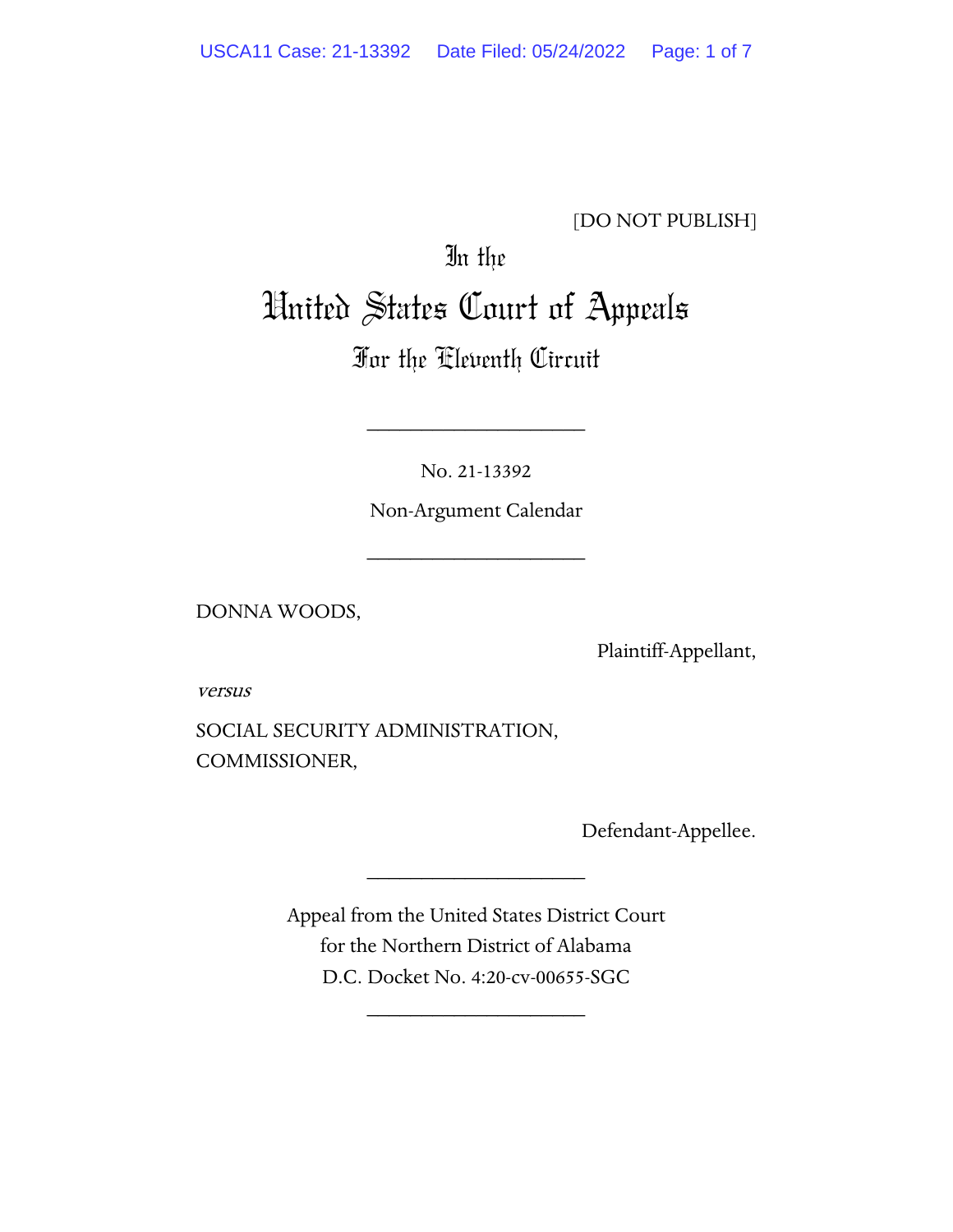2 Opinion of the Court 21-13392

Before JORDAN, NEWSOM, and EDMONDSON, Circuit Judges.

PER CURIAM:

Donna Woods appeals the district court's order affirming the Social Security Commissioner's denial of her applications for a period of disability, disability insurance benefits ("DIB"), and supplemental security income ("SSI"), 42 U.S.C. §§ 405(g) and 1383(c)(3). No reversible error has been shown; we affirm.<sup>[\\*](#page-1-0)</sup>

When -- as in this case -- an Administrative Law Judge ("ALJ") denies an application for benefits and the Appeals Council denies review, we review the ALJ's decision as the Commissioner's final decision. See Doughty v. Apfel, 245 F.3d 1274, 1278 (11th Cir. 2001).

Our review of the Commissioner's decision is limited to whether substantial evidence supports the decision and whether the correct legal standards were applied. See Winschel v. Comm'r of Soc. Sec., 631 F.3d 1176, 1178 (11th Cir. 2011). "Substantial evidence is more than a scintilla and is such relevant evidence as a reasonable person would accept as adequate to support a conclusion."

<span id="page-1-0"></span><sup>\*</sup> Woods's "Motion to Remand" is DENIED.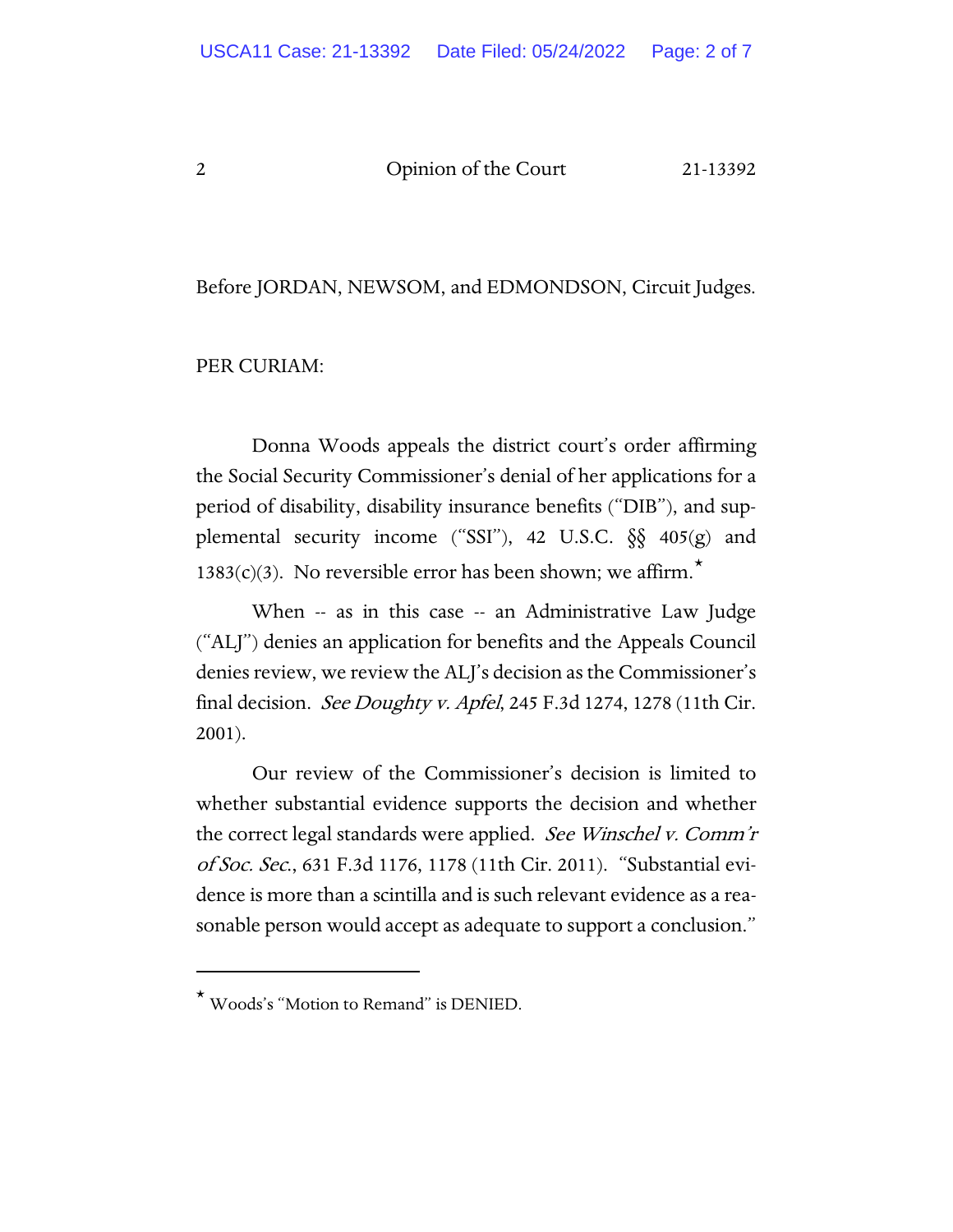21-13392 Opinion of the Court 3

Id. "Under the substantial-evidence standard, a court looks to an existing administrative record and asks whether it contains sufficient evidence to support the agency's factual determinations." Biestek v. Berryhill, 139 S. Ct. 1148, 1154 (2019) (quotation and alteration omitted). "If the Commissioner's decision is supported by substantial evidence, this Court must affirm, even if the proof preponderates against it." Dyer v. Barnhart, 395 F.3d 1206, 1210 (11th Cir. 2005). Under this limited standard of review, we may not make fact-findings, re-weigh the evidence, or substitute our judgment for that of the ALJ. Id. We review de novo the district court's determination about whether substantial evidence supports the ALJ's decision. See Wilson v. Barnhart, 284 F.3d 1219, 1221 (11th Cir. 2002).

A person who applies for Social Security DIB or for SSI benefits must first prove that he is disabled. See 20 C.F.R.  $\S$ 404.1512(a), 416.912(a). The Social Security Regulations outline a five-step sequential evaluation process for determining whether a claimant is disabled. See 20 C.F.R.  $\S$ § 404.1520(a)(4), 416.920(a)(4). The ALJ must evaluate (1) whether the claimant engaged in substantial gainful work; (2) whether the claimant has a severe impairment; (3) whether the severe impairment meets or equals an impairment in the Listings of Impairments; (4) whether the claimant has the residual functional capacity ("RFC") to perform his past relevant work; and (5) whether, in the light of the claimant's RFC, age, education, and work experience, there exist other jobs in the national economy the claimant can perform. Id.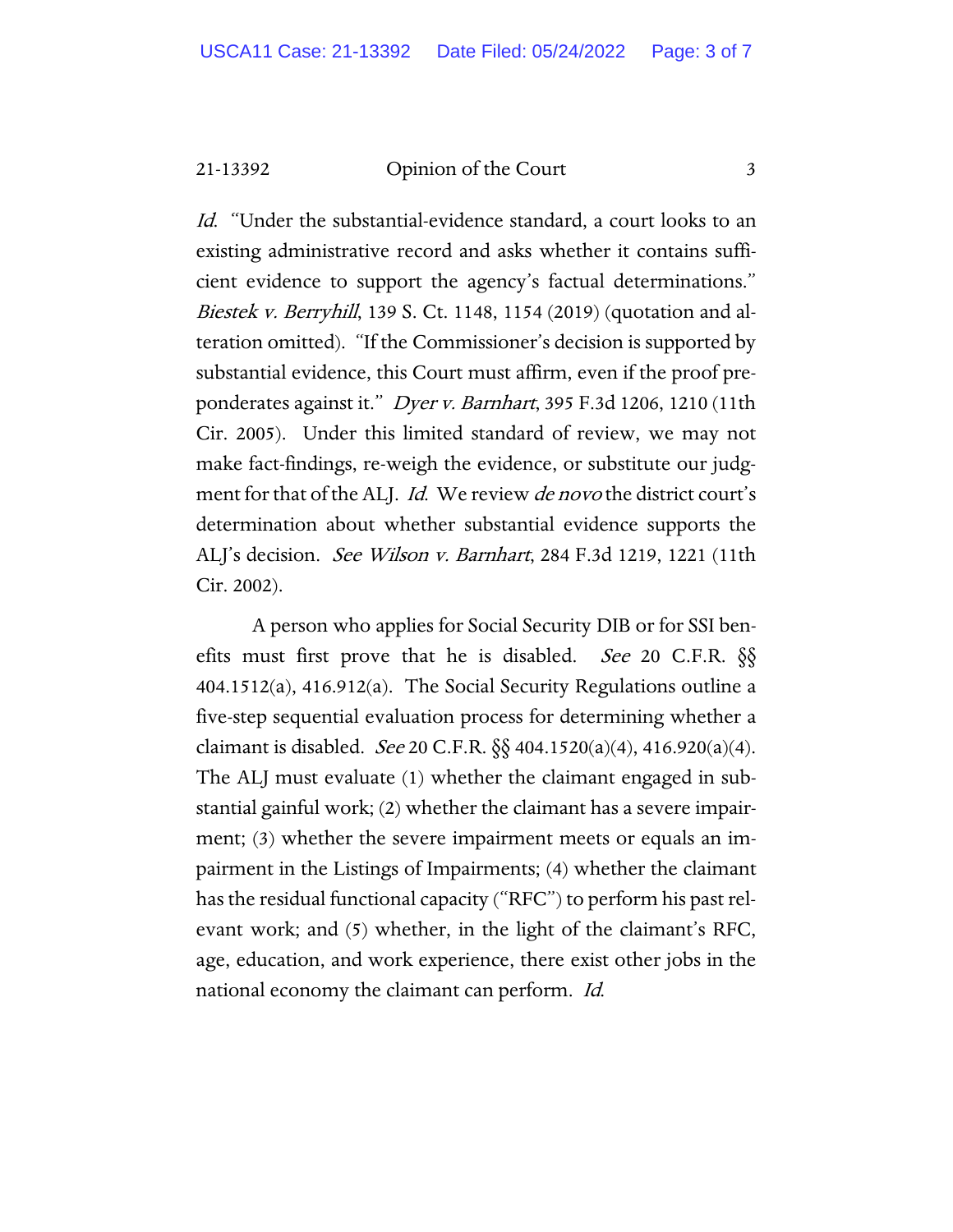### 4 Opinion of the Court 21-13392

The ALJ denied Woods's applications for relief on 19 July 2019. Applying the five-step evaluation process, the ALJ first determined that Woods had engaged in no substantial gainful activity since the cessation of her earlier-awarded disability benefits on 2 May 2006. The ALJ then determined that Woods had these severe impairments: bipolar disorder, attention deficit hyperactivity disorder, borderline intellectual functioning, chronic obstructive pulmonary disease, degenerative disc disease, degenerative joint disease, and Reynaud's syndrome.

The ALJ determined that Woods had the RFC to perform light work with specified limitations. Considering Woods's age, education, work experience, and RFC (together with the vocational expert's testimony), the ALJ determined that Woods could perform work in the national economy. Accordingly, the ALJ concluded that Woods was "not disabled" during the pertinent time (between 2 May 2006 and 15 February 2016).

Woods administratively appealed the ALJ's decision to the Appeals Council. The Appeals Council denied Woods's request for review. The district court affirmed.

On appeal, Woods argues that the ALJ erred in giving "no weight" to the medical opinions of two one-time examining doctors (Dr. Ripka and Dr. Wilson) on grounds that the doctors were retained by Woods's lawyer. Woods also contends that -- when the medical opinions of Dr. Ripka and Dr. Wilson are considered properly -- the denial of benefits was not supported by substantial evidence.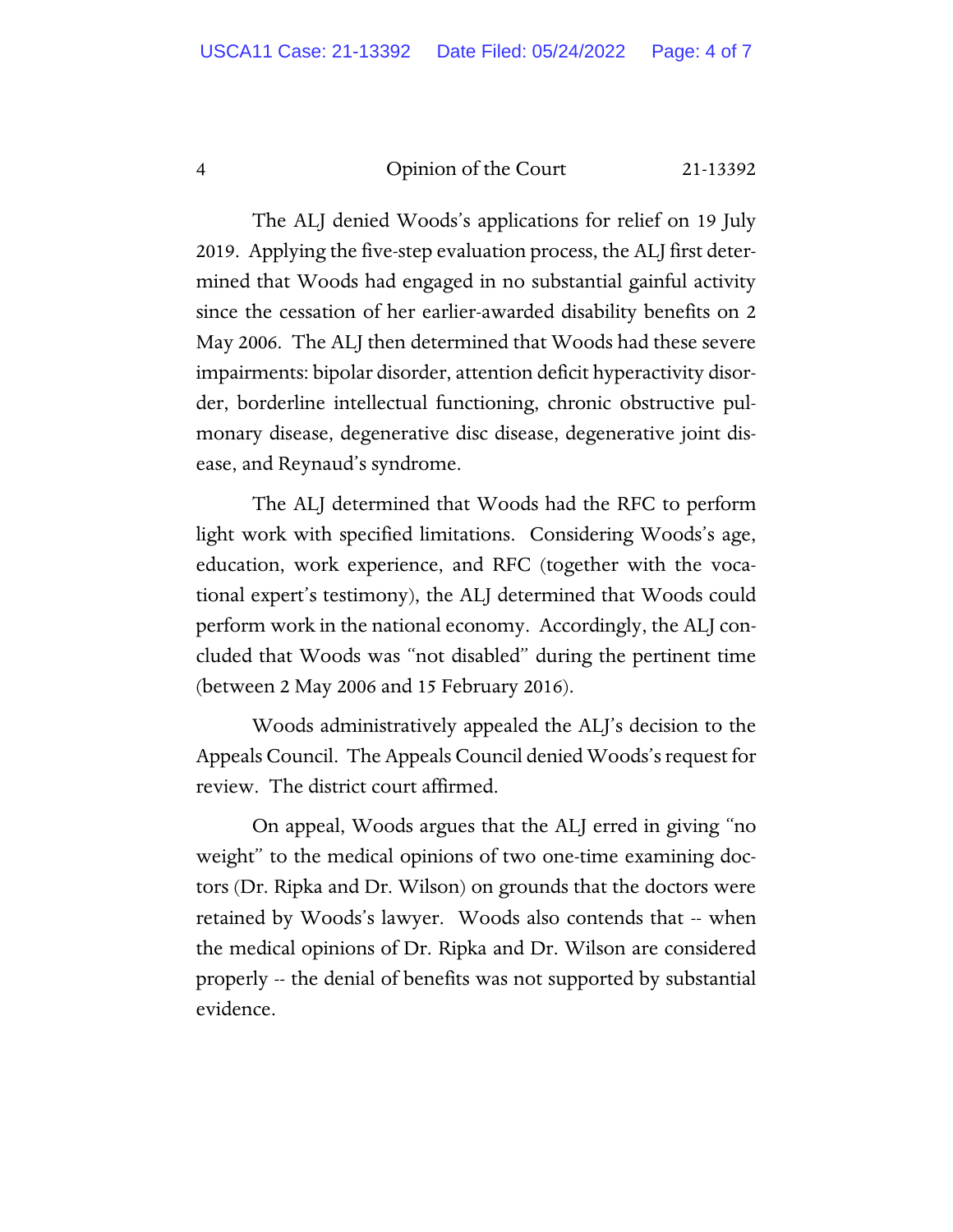#### 21-13392 Opinion of the Court 5

In deciding how much weight to give a medical opinion, the ALJ considers, among other things, (1) the examining relationship; (2) the treatment relationship; (3) the extent to which the opinion is supported by medical evidence and explanations; and (4) whether the opinion is consistent with the record as a whole. 20 C.F.R.  $\S$  404.1527(c); 416.927(c). The ALJ may reject a medical opinion if the evidence supports a contrary finding. Sharfarz v. Bowen, 825 F.2d 278, 280 (11th Cir. 1987).

Substantial evidence supports the ALJ's decision to give "no significant weight" to Dr. Ripka's opinion that Woods was incapable of performing even sedentary work. As a one-time examining physician, Dr. Ripka's opinion was entitled to no deference. See McSwain v. Bowen, 814 F.2d 617, 619 (11th Cir. 1987).

The ALJ questioned Dr. Ripka's objectivity given that Dr. Ripka was retained by Woods's lawyer. But -- contrary to Woods's assertion on appeal -- the record makes clear that that factor was not the sole basis for the ALJ's decision to discount Dr. Ripka's opinion. On appeal, Woods challenges only the ALJ's mention that Dr. Ripka was hired by her lawyer; Woods raises no challenge to the other reasons articulated by the ALJ for affording less weight to Dr. Ripka's opinion.

The ALJ explained that, although Dr. Ripka's report purported to be a "functional capacities evaluation" ("FCE"), nothing evidenced that Dr. Ripka performed the kinds of testing normally involved with an FCE, such as lifting and carrying. Instead, Dr. Ripka's assessment of Woods's functional limitations was based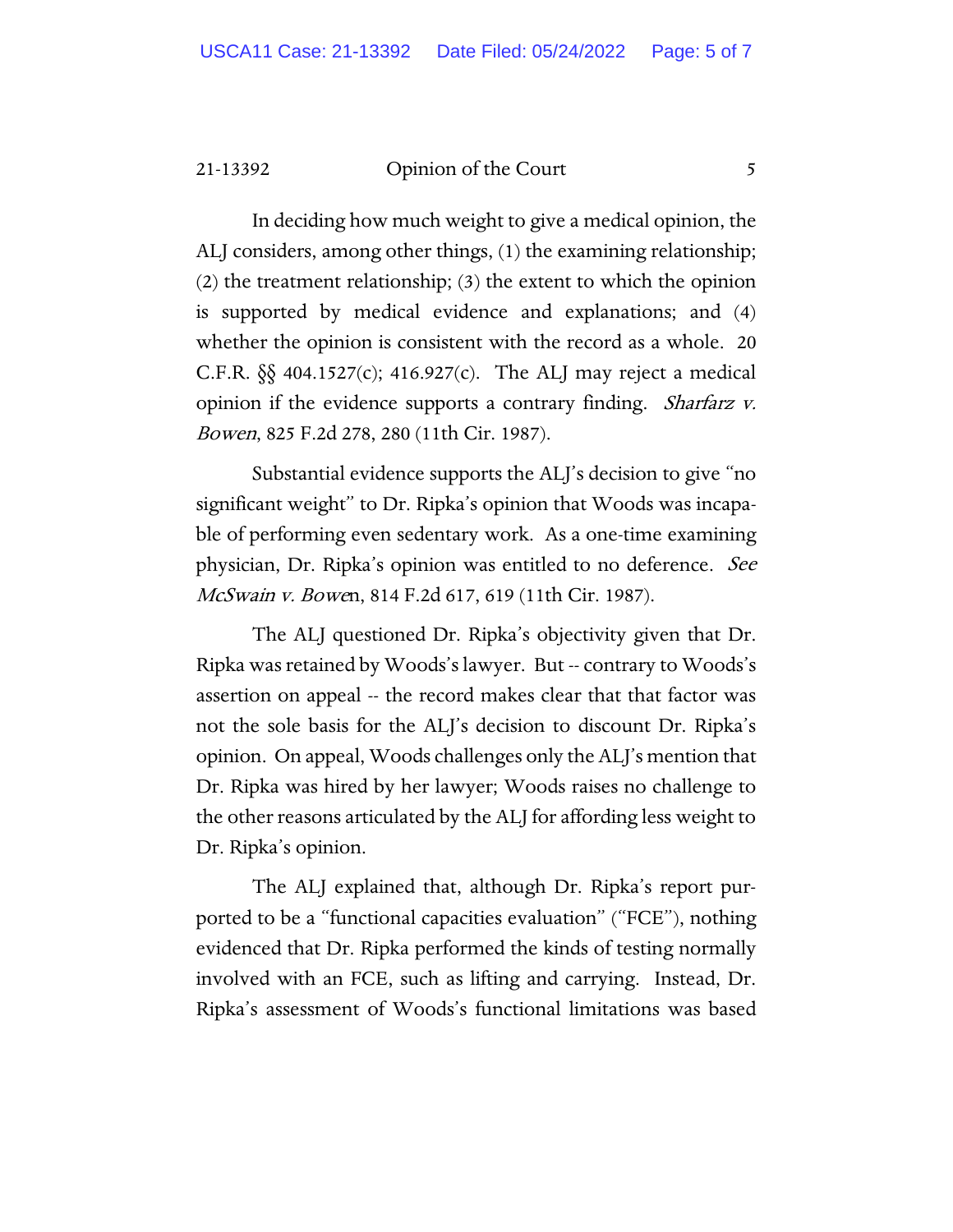6 Opinion of the Court 21-13392

only on Woods's subjective complaints with "limited positive objective examination." And it was unclear whether Dr. Ripka had access to Woods's full medical records, which might have enabled Dr. Ripka to verify Woods's subjective complaints. The ALJ noted further that Dr. Ripka's diagnosis of fibromyalgia was unsupported by a physical examination and that Dr. Ripka's diagnosis of "pain" failed to meet the requirement of showing an actual medically determinable impairment. In contrast with Dr. Ripka's opinion, the ALJ also pointed to record evidence showing that Woods's pain was well-controlled by medication.

Substantial evidence also supports the ALJ's decision to give "no significant weight" to the medical opinions of Dr. Wilson (a one-time examining psychologist). Like the ALJ's discussion of Dr. Ripka, the ALJ noted that Dr. Wilson had been hired by Woods's attorney but also articulated several other reasons for giving little weight to Dr. Wilson's opinion. The ALJ said it appeared Dr. Wilson was never provided a full copy of Woods's medical records, which would have provided a more accurate basis for evaluating Woods. Instead, Dr. Wilson based his opinion on select medicalrecord summaries, the accuracy of which was unknown.

The ALJ also noted inconsistences between Dr. Wilson's opinion, other medical records, and Woods's own reported activities. Among other things, the ALJ found "most staggering" Dr. Wilson's opinion -- without explanation or elaboration -- that Woods was likely to miss 25 out of 30 days of work per month: an opinion that conflicted with Woods's testimony that she could care